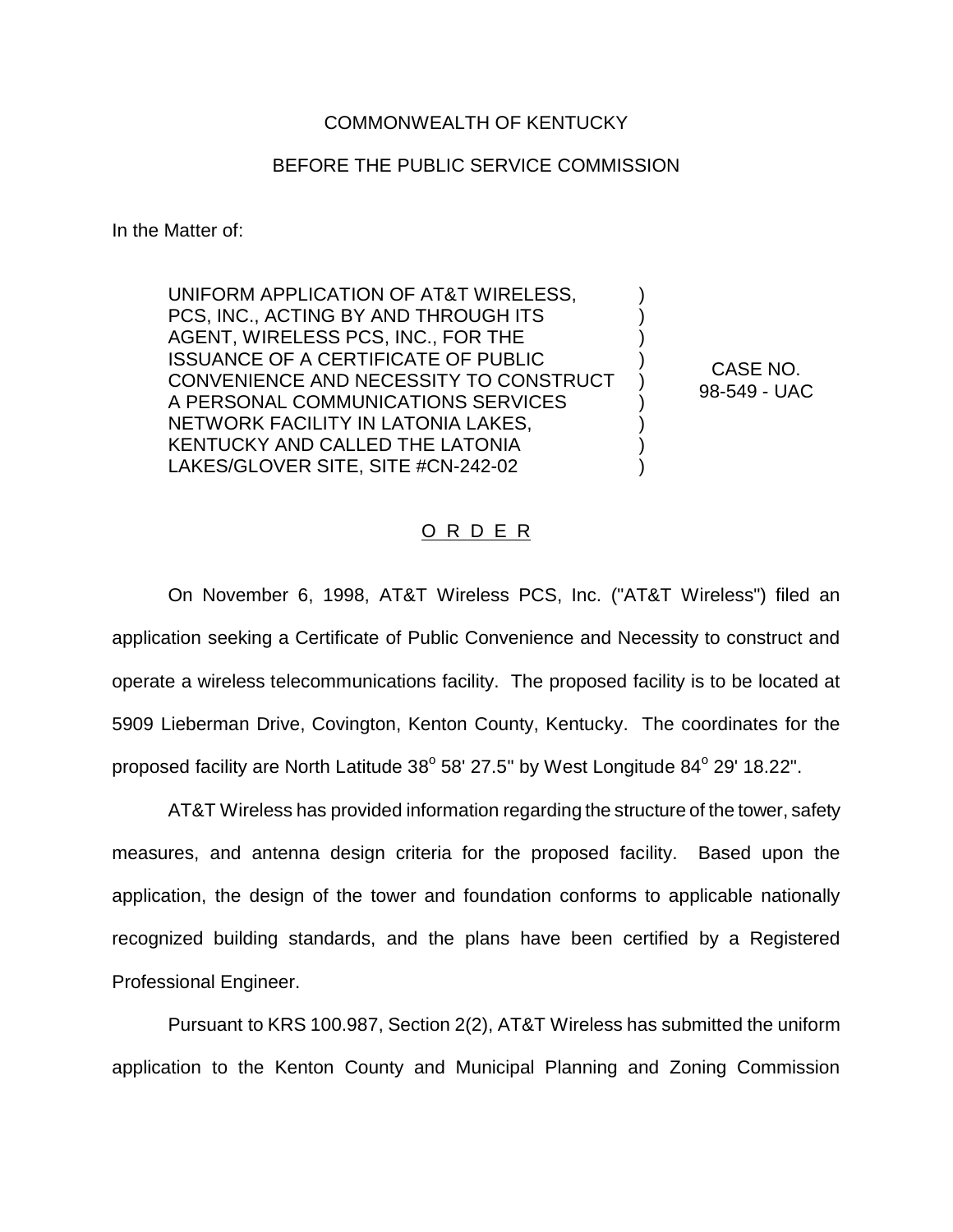( Planning Commission ) for the proposed construction. The Planning Commission approved the uniform application subject to certain conditions. On February 11, 1999, AT&T Wireless filed information indicating its acceptance of the Planning Commission s recommendation. AT&T Wireless has filed applications with the Federal Aviation Administration ("FAA") and the Kentucky Airport Zoning Commission ("KAZC") seeking approval for the construction and operation of the proposed facility. Both decisions are pending.

AT&T Wireless has filed evidence of notices pursuant to 807 KAR 5:063, Section 1. In response to public notice made by AT&T Wireless, the Commission received numerous protests and one request for intervention that was granted. The Commission ordered that any party desiring a hearing must file a written request or this matter would stand submitted for a decision. To date, no requests for a public hearing have been filed.

Pursuant to KRS 278.280, the Commission is required to determine proper practices to be observed when it finds, upon complaint or on its own motion, that the facilities of any utility subject to its jurisdiction are unreasonable, unsafe, improper, or insufficient. To assist the Commission in its efforts to comply with this mandate, AT&T Wireless should notify the Commission if it does not use this antenna tower to provide service in the manner set out in its application and this Order. Upon receipt of such notice, the Commission may, on its own motion, institute proceedings to consider the proper practices, including removal of the unused antenna tower, which should be observed by AT&T Wireless.

The Commission, having considered the evidence of record and being otherwise sufficiently advised, finds that AT&T Wireless should be granted a Certificate of Public Convenience and Necessity to construct the proposed facility.

-2-